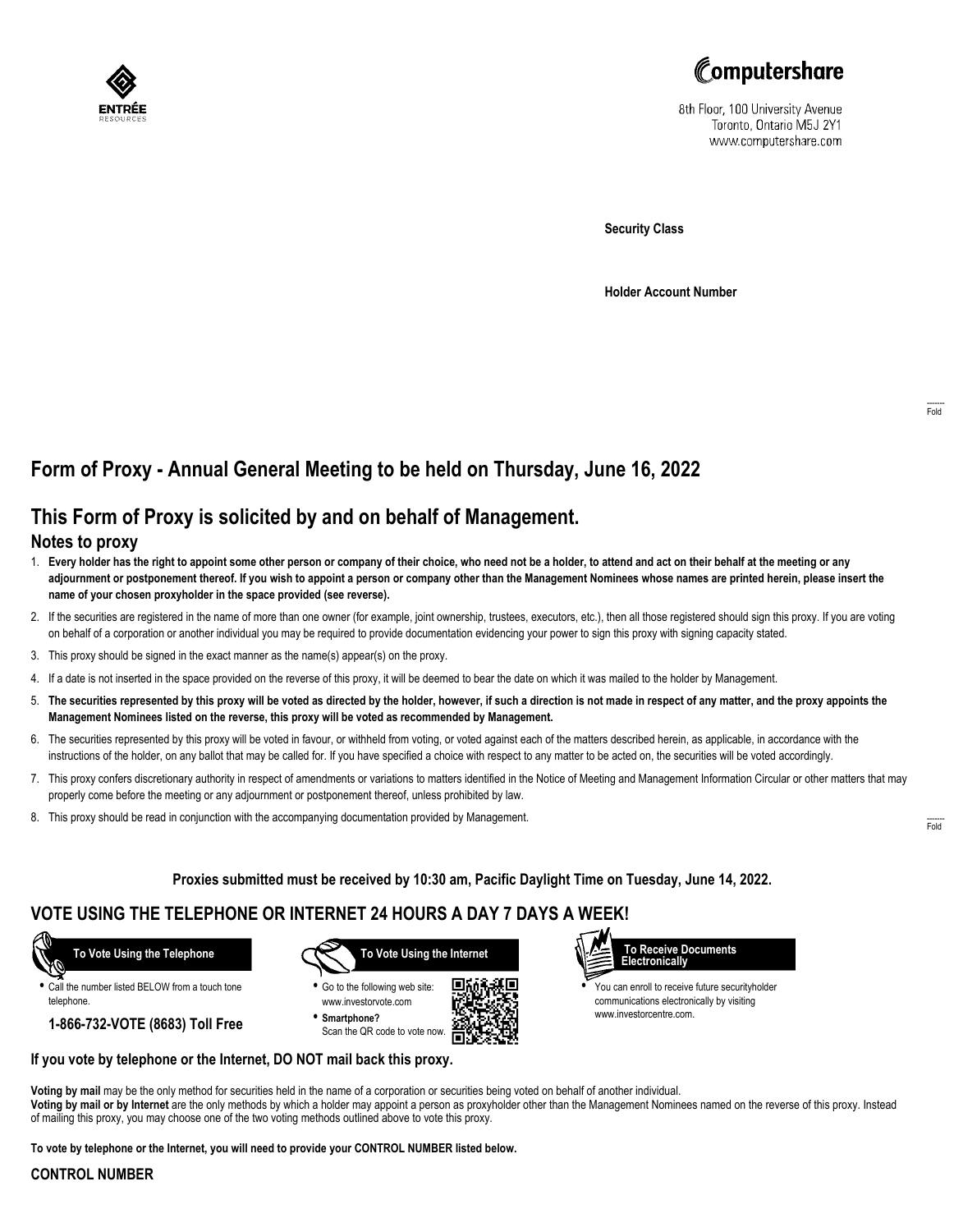------- Fold

I/We being holder(s) of securities of Entrée Resources Ltd.<br>(the "Company") hereby appoint: Mark Bailey, Non-Executive Chair of the<br>Board of Directors of the Company, or failing this person, Stephen Scott,<br>President, Chief

**OR Print the name of the person you are appointing if this person is someone other than the Management Nominees listed herein.**

| ninees listed herein. |   |  |   |     |          |               |  |  |
|-----------------------|---|--|---|-----|----------|---------------|--|--|
|                       |   |  |   |     |          |               |  |  |
| .                     | . |  | . | . . | $\cdots$ | $\sim$ $\sim$ |  |  |

as my/our proxyholder with full power of substitution and to attend, act and to vote for and on behalf of the holder in accordance with the following direction (or if no directions have been<br>given, as the proxyholder sees

#### **VOTING RECOMMENDATIONS ARE INDICATED BY HIGHLIGHTED TEXT OVER THE BOXES.**

|                                                                                                                                                                                                                     |     |          |                  |     |          |                   | lForl | <b>Against</b> |
|---------------------------------------------------------------------------------------------------------------------------------------------------------------------------------------------------------------------|-----|----------|------------------|-----|----------|-------------------|-------|----------------|
| 1. Number of Directors<br>To set the number of Directors at six (6).                                                                                                                                                |     |          |                  |     |          |                   |       |                |
| 2. Election of Directors                                                                                                                                                                                            | For | Withhold |                  | For | Withhold |                   | For   | Withhold       |
| 01. Teresa Conway                                                                                                                                                                                                   |     |          | 02. Alan Edwards |     |          | 03. Allan Moss    |       |                |
| 04. Michael Price                                                                                                                                                                                                   |     |          | 05. Paula Rogers |     |          | 06. Stephen Scott |       |                |
|                                                                                                                                                                                                                     |     |          |                  |     |          |                   | ∦For∥ | Withhold       |
| 3. Appointment of Auditors<br>Appointment of Davidson & Company LLP, Chartered Professional Accountants as Auditors of the Company for the ensuing year and authorizing<br>the Directors to fix their remuneration. |     |          |                  |     |          |                   |       |                |

| <b>Signature of Proxyholder</b>                                                                                                                                                                                                                                                                                           | Signature(s) | Date           |
|---------------------------------------------------------------------------------------------------------------------------------------------------------------------------------------------------------------------------------------------------------------------------------------------------------------------------|--------------|----------------|
| I/We authorize you to act in accordance with my/our instructions set out above. I/We hereby<br>revoke any proxy previously given with respect to the Meeting. If no voting instructions are<br>indicated above, and the proxy appoints the Management Nominees, this Proxy will be<br>voted as recommended by Management. |              | – DD / MM / YY |



------- Fold